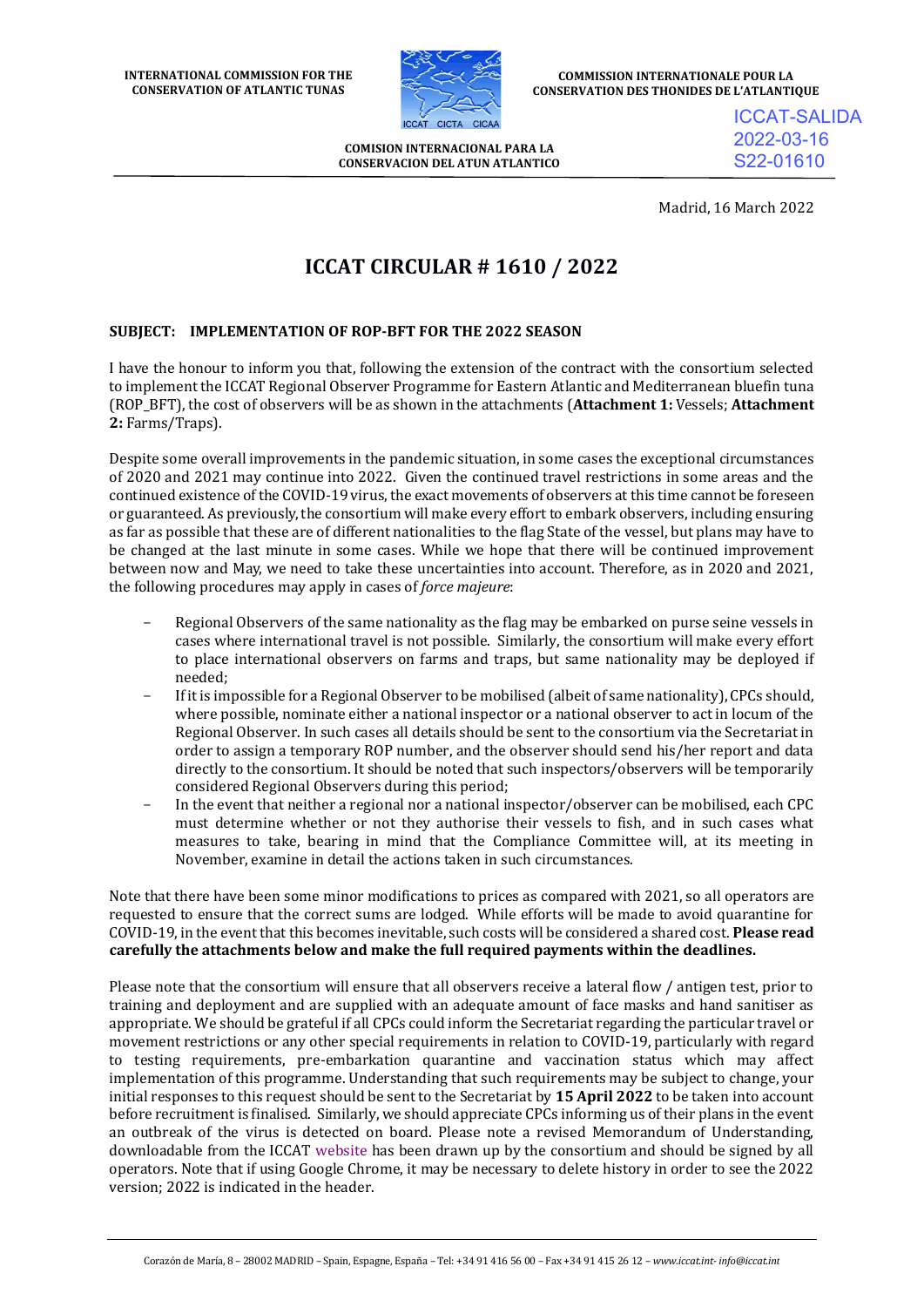

Many vessels participating in the ROP-BFT have positive balances at the Secretariat carried over from the 2021 fishing year. These balances are available on request and can be deducted from the total payment required for 2022. Please cite the ICCAT serial numbers of the vessels for which you request balances, and please **also cite these numbers when making payment.** The Secretariat is currently finalising the accounts for the farms/traps and will be informing you of the available amounts as soon as possible. Meanwhile, farms/traps are requested to make the first payment, and if positive balances are found on account closure, such amounts can be deducted from the next deployment following receipt of the information.

We should be grateful if all Request Forms could be filled out **fully,** to include the dates and port of embarkation / disembarkation and include details of the bank account to which any remaining balances should be paid, in the event that any excess is not carried over to the next year. Note that it may not be possible to accommodate late changes to initial requests, particularly changes in port of embarkation, due to travel and visa restrictions.

In order to avoid delays in the importation of equipment, the consortium will need to know well in advance the exact number of vessels that intend to operate. It is therefore of vital importance that the deadlines are respected and the information in the request is accurate and definitive.

Please accept the assurances of my highest consideration.

*Executive Secretary*

Camille Jean Pierre Manel

### **DISTRIBUTION:**

- **− Commission Officers:**
	- **First Vice Chair:** Z. Driouich **PWG Chair:** N. Ansell **Second Vice Chair: Chairs Panels 1-4**

**Commission Chair:** E. Penas Lado **COC Chair:** D. Campbell

R. Chong **STACFAD Chair:** D. Warner-Kramer

**SCRS Chair:** G. Melvin **SCRS Vice Chair** H. Arrizabalaga

**− Head Delegates**

**− Cooperating Parties, Entities or Fishing Entities**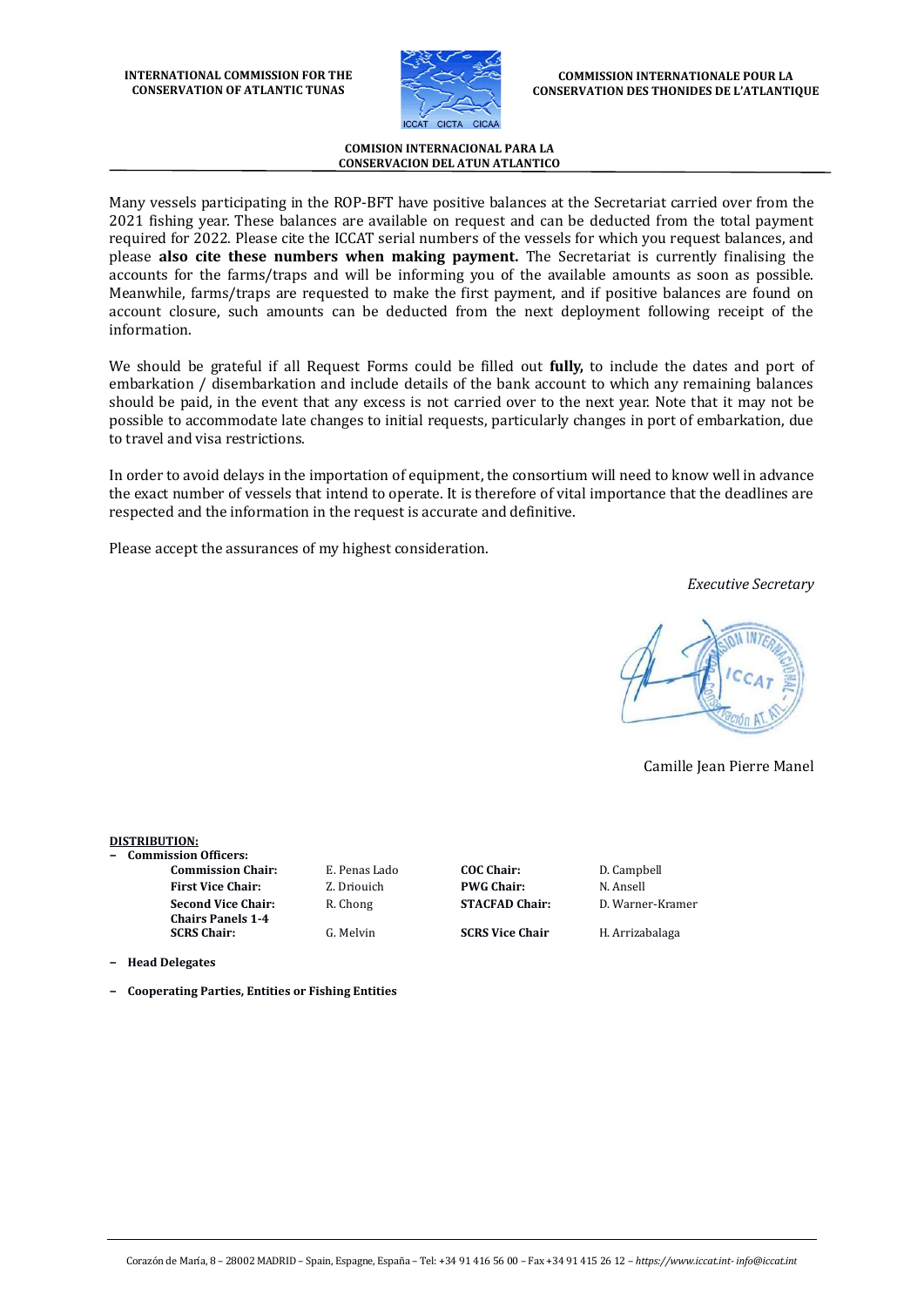

### **Attachment 1**

# **VESSELS**

For an equitable distribution of costs, the recruitment, training and equipment (start-up) fee for vessels which are participating for the first time or which participated for the last time in 2018 or prior to 2018, will be **€8,500**. The amount for this concept for returning vessels will be **€4,600**.

The rates for mobilisation fees and sea days will be as follows:

Mobilisation fee (vessels): **€5,500**

Vessels - Sea days: **€237** per day

The forms for requesting observers are available on the ICCAT web site at: <https://www.iccat.int/Documents/Comply/DEPLOYMENT-REQUEST-VESSEL-ENG.xlsx>

Completed forms for vessels, together with proof of full payment, must be received, at the latest by:

- 15 April 2022 for vessels starting 1 May
- 22 April 2022 for vessels starting 15 May
- 30 April 2022 for vessels starting 24 May
- 20 May 2022 for vessels starting 25 June onwards

Please ensure that Vessel Request Forms are filled out fully, including start and end dates and port of embarkation / disembarkation.

All lodgements should be made to the ICCAT ROP-BFT account:

- Name of the bank: Banco Bilbao Vizcaya Argentaria (BBVA)
- Address of branch: Pso. Recoletos, 10 ala sur pl. 1, 28001 Madrid (Spain)
- Exact name of the account holder: Comisión Internacional para la Conservación del Atún Atlántico (ICCAT)
- Full account number (including bank codes): 0182 2370 46 0201518869
- IBAN (or BIC code if not applicable): IBAN: ES91 0182 2370 4602 0151 8869 / BIC: BBVAESMM

When making the lodgement, please indicate the **ICCAT Record number of the vessel for which the payment is being made.** A copy of the swift receipt should be sent to the Secretariat together with the request forms.

Please also ensure that a signed copy of the latest MoU (version 2022), available at [https://www.iccat.int/Documents/Comply/ICCAT\\_BFT\\_ROP\\_MOU\\_2022\\_ENG.PDF,](https://www.iccat.int/Documents/Comply/ICCAT_BFT_ROP_MOU_2022_ENG.PDF) is sent to the ROP implementing consortium.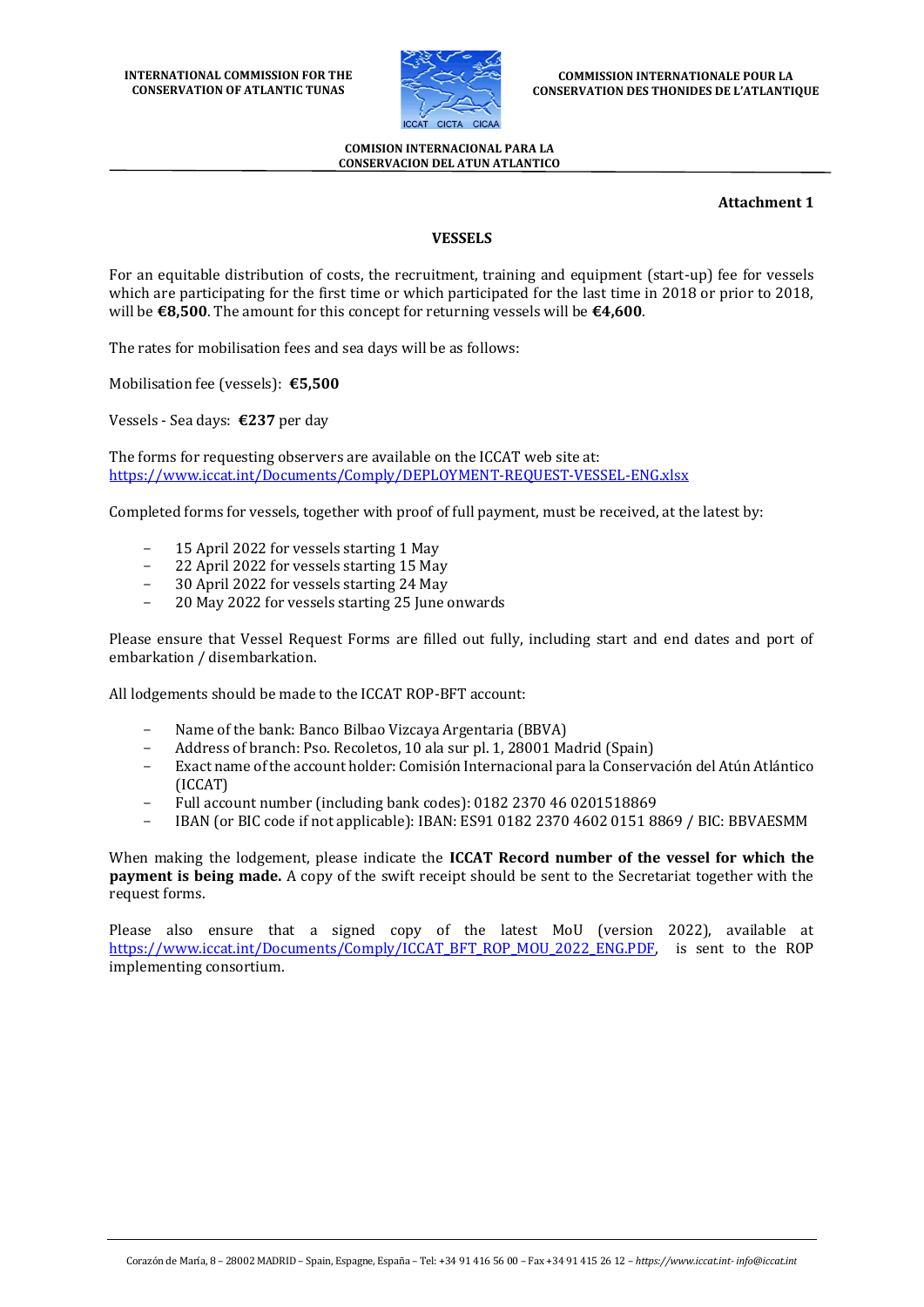

### **Attachment 2**

# **FARMS/TRAPS**

For farms or traps which are participating for the first time or for which the last year of participation was 2018 or years prior to 2018, the recruitment, training and equipment (start-up) fee will be **€8,500**. Lodgements of these amounts for new farms/traps should be paid to the Secretariat by **30 April 2022.** The amount for this concept for returning farms/traps will be **€4,600**. In addition, for 2022, a fund of **€3,000** per farm will be required to cover possible quarantine days required by observers.

Therefore, farms already participating in the programme should ensure an initial lodgement of **€7,600** and new farms participating for the first time in 2022 **€11,500**. These payments should be made by **15 April 2022,** or at the time of first request for new farms.

The rates for mobilisation fees and farm days / traps days will be as follows for all deployments starting after **7 April 2022**:

- Mobilisation fee (farms and traps) **€4,500.00**
- Farm/trap days (no accommodation provided)  $\epsilon$ 335.00 per day for deployments of 5+ days (minimum 5 days)
- Farm/trap days (accommodation provided)  $\epsilon$ 267.00 per day for deployments of 5+ days (minimum 5 days)

For occasional fresh harvests/transfers, a one- or two-day deployment may be requested at the following rates, in addition to the mobilisation fee:

- 1 day with no accommodation provided: €723 per day (€723 + €4,500 = €5,223)
- 1 day with accommodation provided by the farm/trap:  $\epsilon$ 655 per day ( $\epsilon$ 655 +  $\epsilon$ 4,500 =  $\epsilon$ 5,155)
- 2 days with no accommodation provided: €529 per day (€1,058 + €4,500= €5,558)
- 2 days with accommodation provided by the farm/trap:  $\in$  461 per day ( $\in$ 922 +  $\in$ 4,500 =  $\in$ 5,422)

Please note that such short-term deployment requests are only applicable to fresh harvest on an exceptional basis and may not be extended. Deployment requests requiring three or more days will be subject to the five-day minimum.

The forms for requesting observers are available on the ICCAT web site at: [https://www.iccat.int/Documents/Comply/DEPLOYMENT-REQUEST-FARM\\_TRAP-ENG.xlsx](https://www.iccat.int/Documents/Comply/DEPLOYMENT-REQUEST-FARM_TRAP-ENG.xlsx)

Please note that normally, completed forms for farms must reach the Secretariat at least 96 hours before the deployment is required. This same minimum period of 96 hours is also required for requests for extensions; the Secretariat and CPC authorities should be in copy to all such requests if sent directly to the consortium, as the consortium cannot approve such extensions without confirmation from the Secretariat. **Given the current situation, we would request that all farms submit requests as far in advance as possible, and preferably not less than two weeks in advance, in order to try to ensure coverage.** 

All lodgements should be made to the ICCAT ROP-BFT account:

- Name of the bank: Banco Bilbao Vizcaya Argentaria (BBVA)
- Address of branch: Pso. Recoletos, 10 ala sur pl. 1, 28001 Madrid (Spain)
- Exact name of the account holder: Comisión Internacional para la Conservación del Atún Atlántico (ICCAT)
- Full account number (including bank codes): 0182 2370 46 0201518869
- IBAN (or BIC code if not applicable): IBAN: ES91 0182 2370 4602 0151 8869 / BIC: BBVAESMM